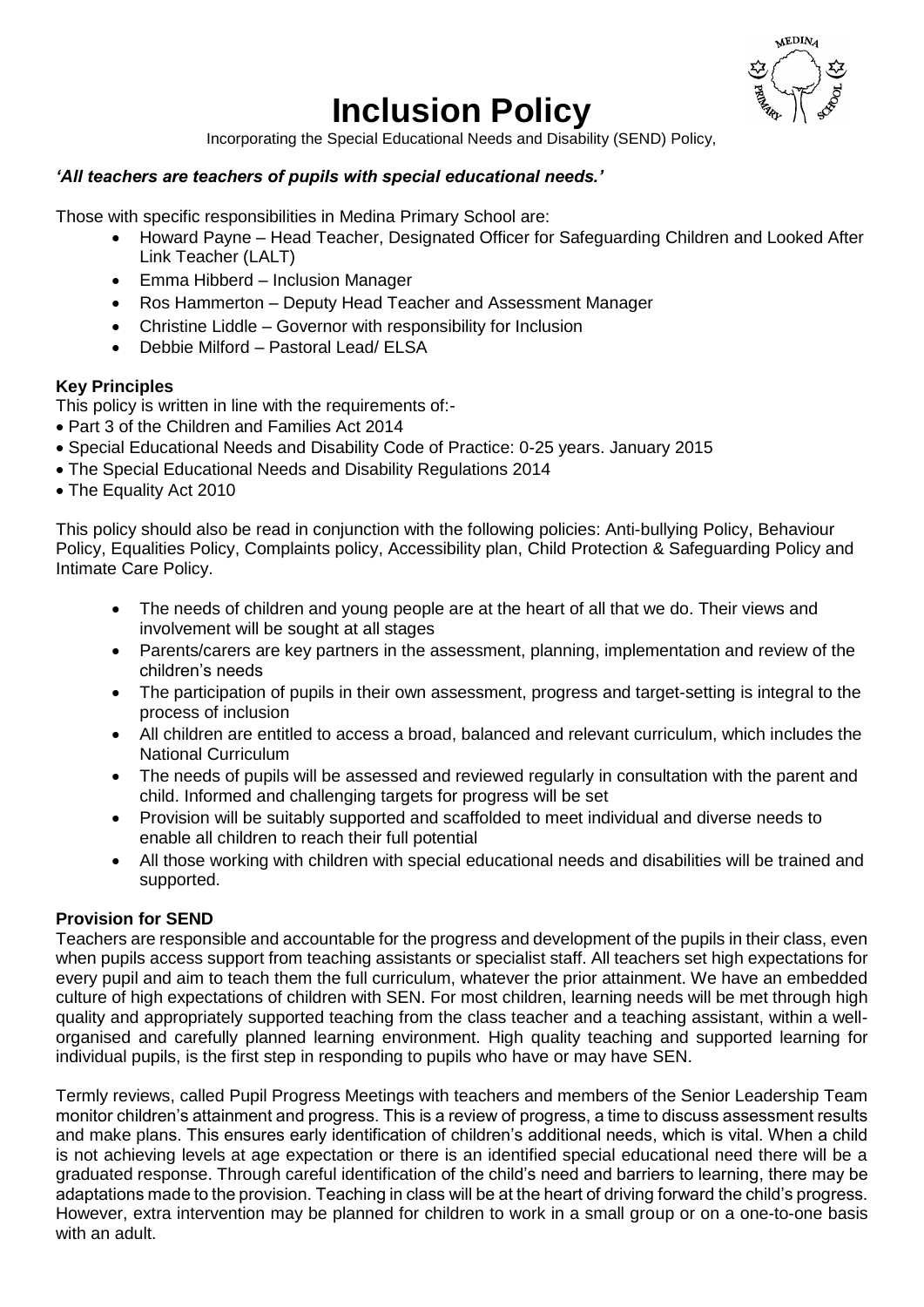Once a potential special educational need is identified, four types of action should be taken to put effective support in place – Assess, Plan, Do, Review – this is the graduated approach called SEN Support. Where a child continues to make little or no progress, despite well-founded support that is matched to the child's area of need, the Inclusion Manager, in consultation with parents, will consider involving specialists from external agencies.

There is a single stage for children in school with additional needs known as SEN support.

# **Identification and Assessment of SEND**

The identification of SEN is built into the overall approach to monitoring the progress and development of all pupils. This will be achieved through assessment, pupil progress and parents meetings, planning and delivery of lessons and extra targeted intervention. Where pupils continue to make inadequate progress, despite highquality teaching targeted at their areas of weakness, the class teacher, working with the Inclusion Manager, should assess whether the child has a significant learning difficulty. Where this is the case, then there should be agreement about the SEN support that is required to support the child in collaboration with parents.

All children are unique and their needs will differ. However under the guidance of the Code of Practice, need shall be defined under four areas of SEN:

- Cognition and Learning
- Sensory and/or Physical
- Social, Emotional and/or Mental
- Communication and Interaction

Where a pupil is receiving SEN support, the school should meet parents at least termly (via SEN Support Plan meetings and Parents Evenings) to set clear goals, discuss the activities and support that will help achieve them, review progress and identify the responsibilities of the parent, pupil and the school. This will be recorded on an SEN Support Plan. Some tests may be used to aid planning for individual pupils. Assessment will become increasingly detailed and sophisticated in line with the graduated response outlined in the Code of Practice, and thus may engage external professional support. These agencies include Educational Psychologist, Speech and Language Therapy, Multi-Agency Behaviour Support, Mental Health Support Team, School Nurse Team, Sensory Impairment Service, Child and Adolescent Mental Health Service, Occupational Therapy or Physiotherapy. A collaborative decision between the Inclusion Manager and parent will be made prior to administering diagnostic tests or referring to an external agency. Assessment will be about gathering information for a child. This will be gained from parents/carers, previous educational experiences, professional assessments and standardised tests. When a child needs to have a full assessment through the local authority, an Education Health and Care plan can be requested.

# **Monitoring, Evaluation and Success Criteria:**

- The provision made for pupils with SEN is accurately recorded and kept up to date.
- Children are effectively identified as having SEN
- Children understand what their targets are and work towards them, with support from parents/carers
- Where appropriate, children with SEN support have SEN Support Plans, which have been coproduced with teachers/Inclusion Manger, pupils and parents, using information from external agencies. These are implemented and reviewed regularly
- Education, Health and Care Plan Annual Reviews are carried out on time, in line with LA and national requirements
- Support staff are trained and deployed effectively to meet the specific educational needs of pupils
- Liaison with external agencies inform EHCP Annual Reviews and SEN Support plans/Behaviour Plans
- All school staff are made aware of both the general and the specific duty of the school under current legislation.

## **Management**

The Inclusion Manger is employed in a non-teaching role specifically for these duties which is linked to the level of need in the school. Currently she is employed at 0.6 of the school week. In line with the SEN Code of Practice, the Inclusion Manager is part of the senior leadership team of the school.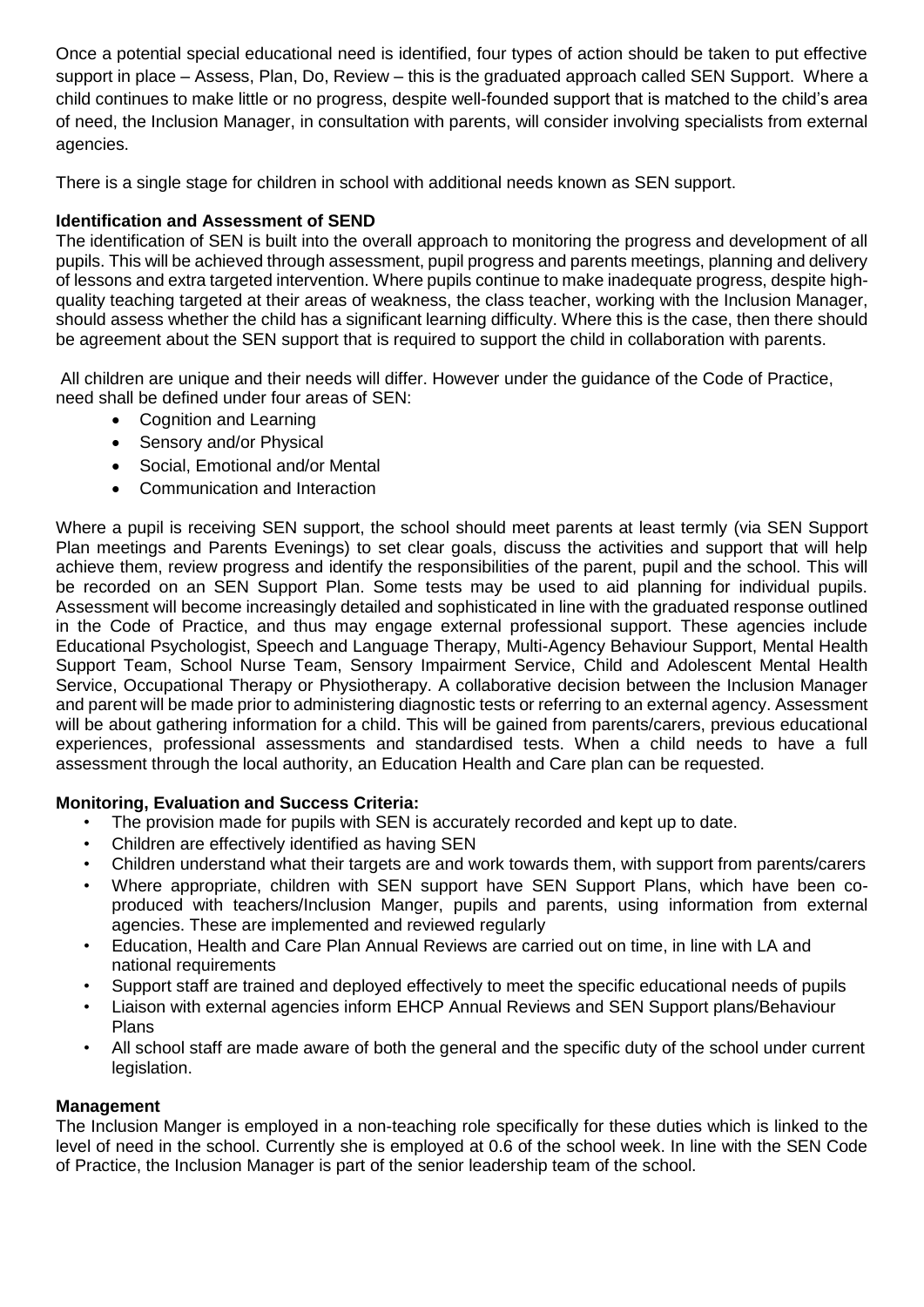## **Governors**

At Medina Primary School we have a named governor with responsibilities in Inclusion: Christine Liddle

The Governors will meet their statutory responsibilities as set out in the SEN Code of Practice:

In maintained Mainstream Schools

- The governing body should, in co-operation with the head teacher, determine the school's general policy and approach to provision for children with SEN, establish the appropriate staffing and funding arrangements and maintain a general oversight of the school's work
- The governing body may appoint a committee to take a particular interest in and closely monitor the school's work on behalf of children with SEN.

## **Continuing Professional Development**

The quality of teaching for pupils with SEN, and the progress made by pupils, is a core part of the school's performance management arrangements and its approach to professional development for all teaching and support staff. The Senior Leadership Team will decide the necessary internal or external support to seek and this will be based on our school's priorities for the continuous professional development of the staff.

#### **Partnership with parents**

Parents are welcomed into the school as partners in the education and care of their children. Parents will have the opportunity to discuss progress and attainment with teachers termly. The responsibility to communicate with parents lies initially with the class teacher, who may call upon the Head Teacher or Inclusion Manager. If a child has additional needs, a joint appointment with class teacher and Inclusion Manager can be booked. At these appointments, actions for all parties may be planned in consultation with parents to remove barriers for learning and enable progress. Children, who have complex needs, will have an SEN Support Plan written with the parent and targets agreed with the child. Written parental consent will be sought as part of the process of referring a pupil to an external agency such as an Educational Psychologist (EP) or a Specialist Teacher Advisor (STA) where this has shown to be needed. Parents are encouraged to contact the school and arrange an appointment with the teacher if they are concerned about any aspect of school life or work.

#### **Pupil Voice**

Staff will seek the views of pupils through regular consultation with children in class, in small group and on an individual basis. Annual reviews of Education, Health and Care plans will be person-centred.

#### **Transition**

Strategies will be in place to ensure efficient and timely exchange of information across age phases and key stages, between schools, parents, involved agencies and the LA. This information will be used to effect smooth transition, apposite deployment of resources and accurate identification of any training needed in preparation for the coming year.

#### **Equality Measures**

Our resources will reflect the intercultural society within which we live and will avoid stereotyping. Particular areas addressed are: books, pictures, lesson presentations, notices and displays. Where stories present a sexist image this should be used as a discussion point and perhaps balanced by using a story presenting the opposite image.

#### **Gender and sexual orientation**

We recognise that the gender or sexual orientation of a child should not inhibit learning and aim to ensure that stereotyped attitudes and opinions are challenged. We are aware of the need to constantly examine our own attitudes and practices as well as those of the children. Responsibilities given in the classroom and the school can reinforce gender expectations e.g. males are the ones who 'sort out' the computers, females clear up the classroom. Images of girls and women should reflect the reality of our society today, i.e. many women work outside the home and bring up a family; also both men and women have begun to move away from the stereotyped job, career and domestic roles.